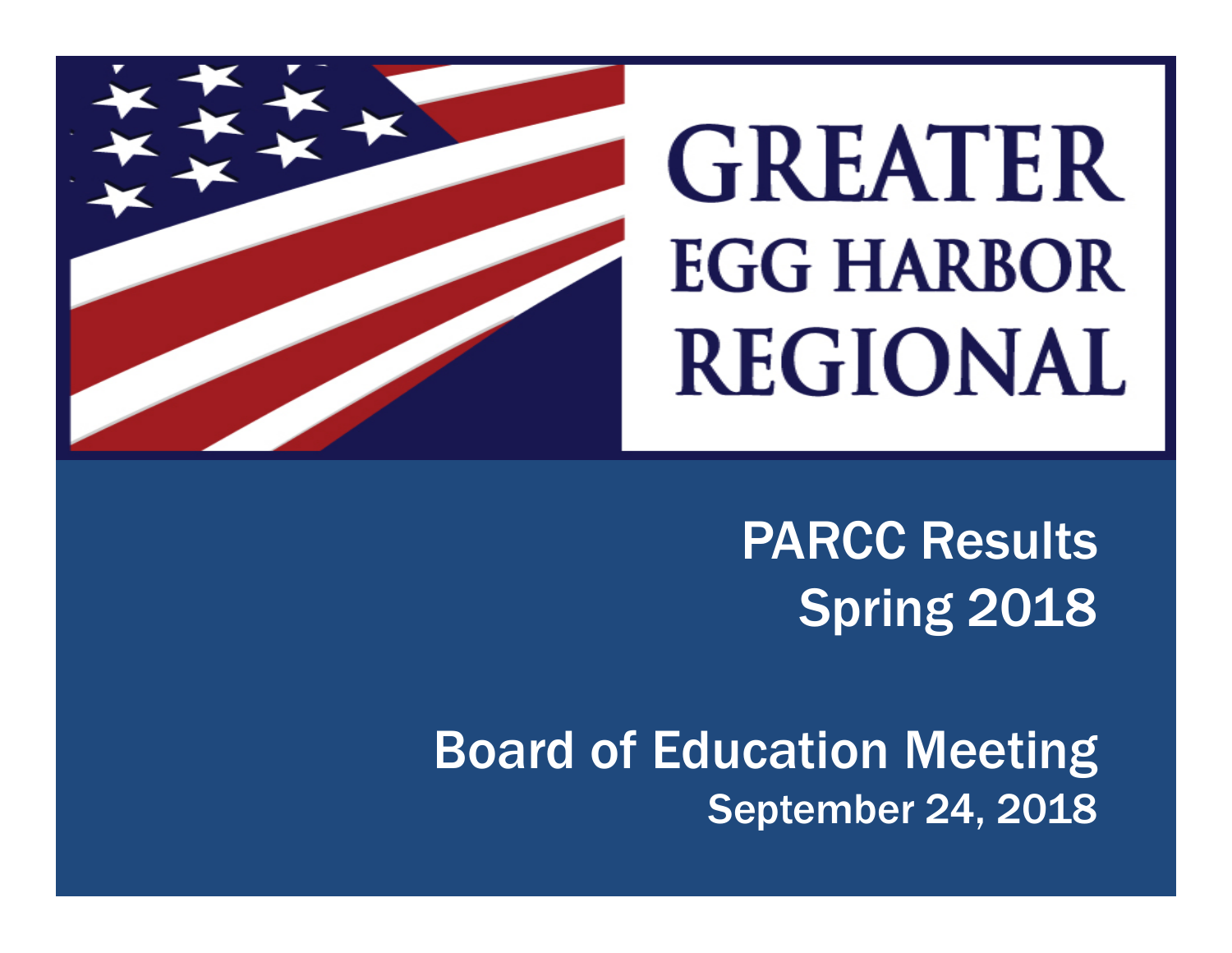#### **Five Performance Levels**



PARCC uses five performance levels that delineate the knowledge, skills, and practices students are able to generate.

| <b>Levels</b>                         | Level 1             | <b>Level 2</b>       | <b>Level 3</b>      | Level 4             | Level 5             |
|---------------------------------------|---------------------|----------------------|---------------------|---------------------|---------------------|
|                                       | <b>Did Not Meet</b> | <b>Partially Met</b> | <b>Approached</b>   | <b>Met</b>          | <b>Exceeded</b>     |
|                                       | <b>Expectations</b> | <b>Expectations</b>  | <b>Expectations</b> | <b>Expectations</b> | <b>Expectations</b> |
| <b>Scale</b><br><b>Score</b><br>Range | 650 to 699          | 700-724              | 725 - 749           | 750 - 799           | $800 - 850$         |

Classes of 2019 and 2020 (Current Grade 11 and 12)

A student must meet or exceed the score listed below for the PARCC test to serve as a graduation requirement (or pass alternative assessments).

*Note: A student in these classes need only pass any ONE ELA and any ONE Math assessment to meet their state testing graduation requirement*

*Class of 2020 (Current Grade 11) : Students must take all PARCC assessments they are eligible to take to "open" an alternative assessment option.*

| 725 | <b>ELA 11, Geometry, Algebra II</b> |
|-----|-------------------------------------|
| 750 | ELA 9, ELA 10, Algebra I            |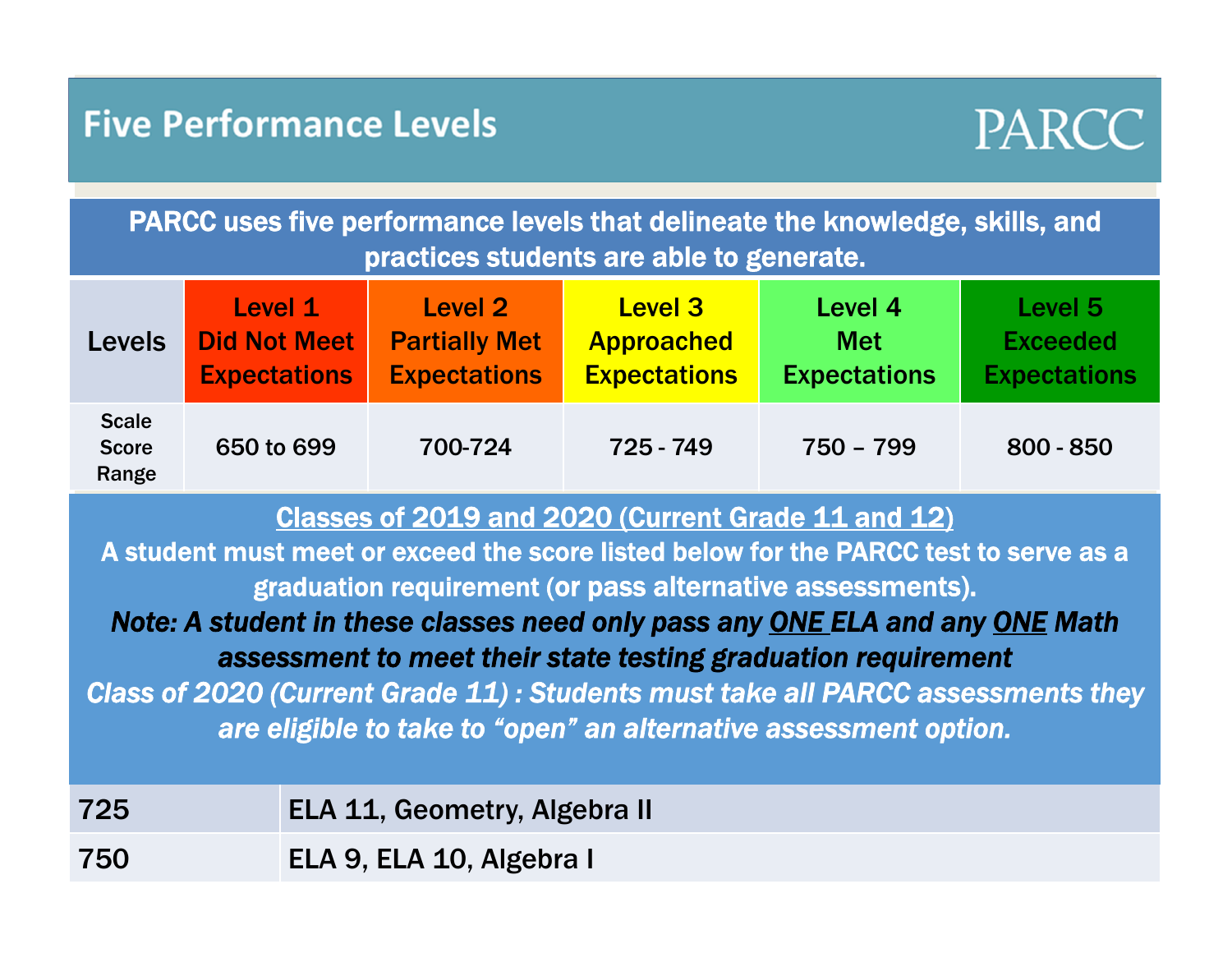#### **Five Performance Levels**



PARCC uses five performance levels that delineate the knowledge, skills, and practices students are able to generate.

| <b>Levels</b>                         | Level 1             | Level 2              | <b>Level 3</b>      | Level 4             | Level 5             |
|---------------------------------------|---------------------|----------------------|---------------------|---------------------|---------------------|
|                                       | <b>Did Not Meet</b> | <b>Partially Met</b> | <b>Approached</b>   | <b>Met</b>          | <b>Exceeded</b>     |
|                                       | <b>Expectations</b> | <b>Expectations</b>  | <b>Expectations</b> | <b>Expectations</b> | <b>Expectations</b> |
| <b>Scale</b><br><b>Score</b><br>Range | 650 to 699          | 700-724              | 725 - 749           | $750 - 799$         | $800 - 850$         |

Class of 2021 and 2022 (*Current Grade 9 and 10* )

A student must meet or exceed the score listed below for the PARCC test to serve as a graduation requirement (or pass Appeal portfolio) *Students must take all PARCC assessments they are eligible to take to be able to submit a Portfolio Appeal. There are no alternative assessment options\*.*

|     | <b>ELA 10</b>    |
|-----|------------------|
| 750 | and              |
|     | <b>Algebra I</b> |
|     |                  |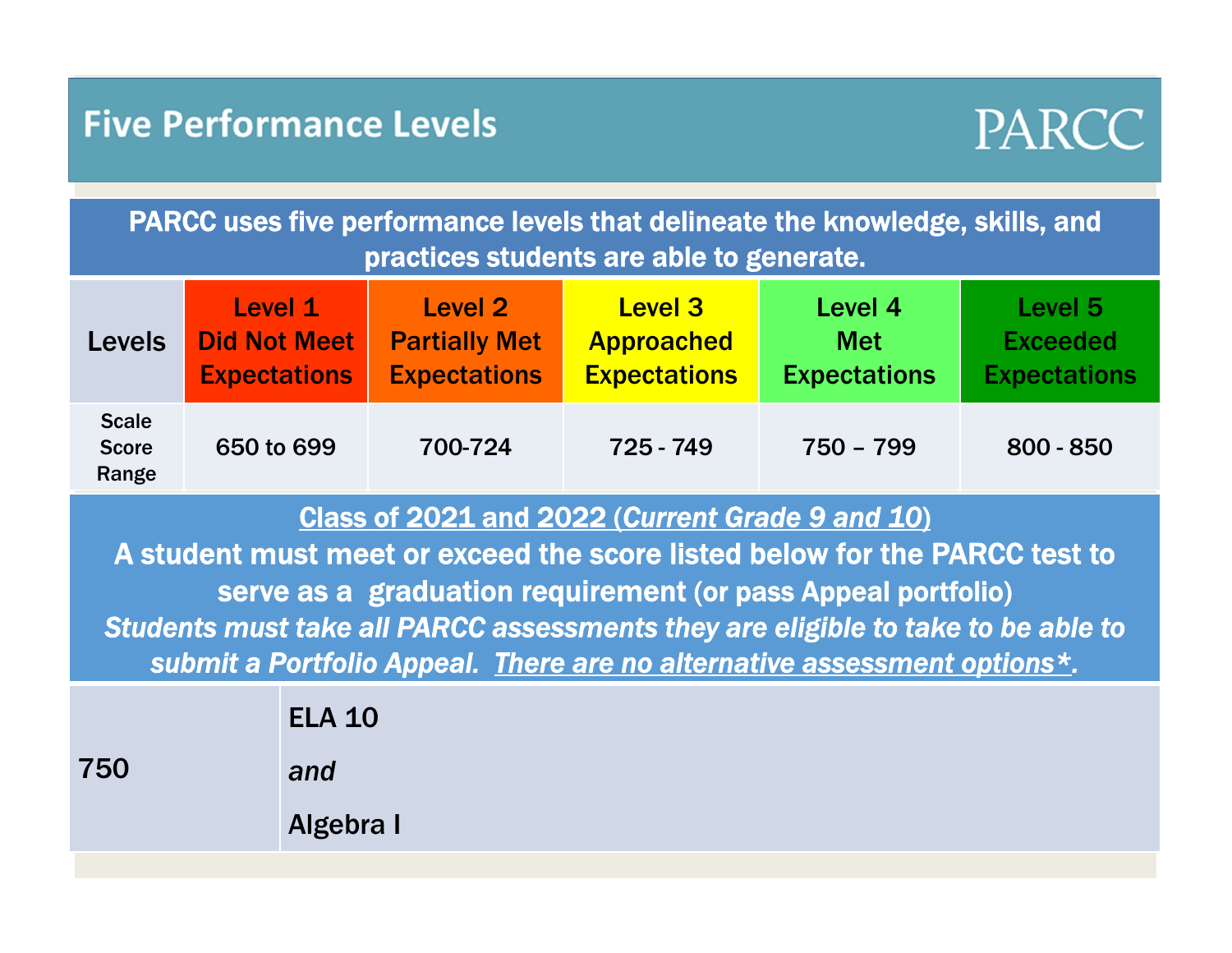#### COMPARISON OF 2017 AND 2018 AVERAGE OVERALL SCALE SCORES ENGLISH/LANGUAGE ARTS LITERACY

|                            | ELA <sub>9</sub> |      | <b>ELA 10</b>               |      |      | <b>ELA 11</b>               |      |      |                             |
|----------------------------|------------------|------|-----------------------------|------|------|-----------------------------|------|------|-----------------------------|
|                            | 2017             | 2018 | <b>Change Up</b><br>or Down | 2017 | 2018 | <b>Change Up</b><br>or Down | 2017 | 2018 | <b>Change Up</b><br>or Down |
| <b>PARCC</b><br>(National) | 741              | 746  |                             | 741  | 744  |                             | 734  | 736  |                             |
| <b>State</b>               | 748              | 751  |                             | 741  | 748  |                             | 735  | 735  |                             |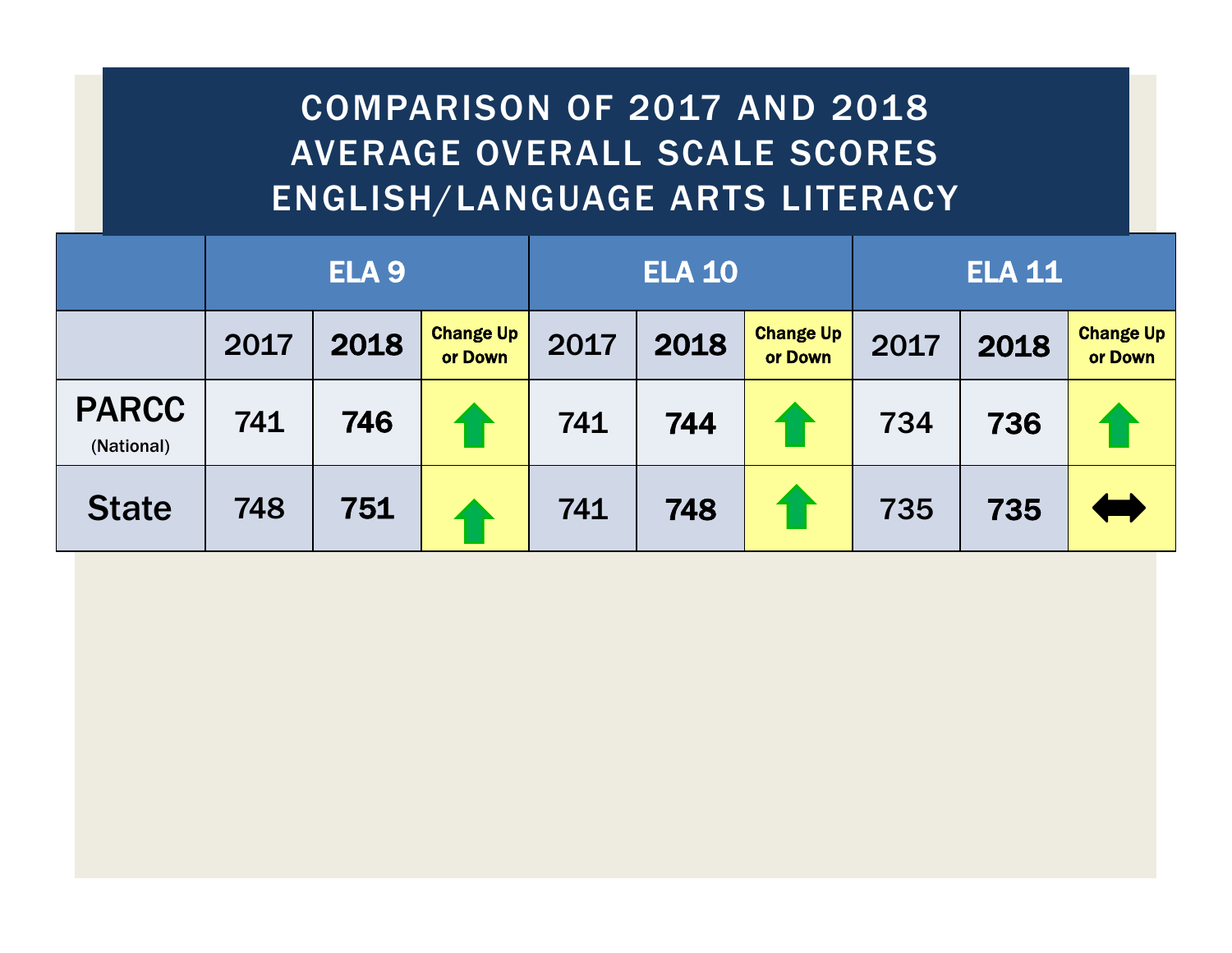#### COMPARISON OF 2017 AND 2018 AVERAGE OVERALL SCALE SCORES ENGLISH/LANGUAGE ARTS LITERACY

|                            | ELA <sub>9</sub> |      |                               | <b>ELA 10</b> |      |                               | <b>ELA 11</b> |      |                             |
|----------------------------|------------------|------|-------------------------------|---------------|------|-------------------------------|---------------|------|-----------------------------|
|                            | 2017             | 2018 | <b>Change Up</b><br>or Down   | 2017          | 2018 | <b>Change Up</b><br>or Down   | 2017          | 2018 | <b>Change Up</b><br>or Down |
| <b>PARCC</b><br>(National) | 741              | 746  | 1                             | 741           | 744  | <b>10</b>                     | 734           | 736  |                             |
| <b>State</b>               | 748              | 751  | 1                             | 741           | 748  | 1                             | 735           | 735  |                             |
| <b>District</b>            | 742              | 744  | ⇑<br>2 pts                    | 736           | 741  | 介<br>5 pts                    | 718           | 717  | 1 pt                        |
| <b>AHS</b>                 | 744              | 742  | $\ddot{\phantom{a}}$<br>2 pts | 732           | 741  | 9 pts                         | 721           | 717  | 4 pts                       |
| <b>CCHS</b>                | 747              | 748  | 1<br>1 pt                     | 749           | 744  | $\ddot{\phantom{a}}$<br>5 pts | 723           | 720  | 3 pts                       |
| <b>OHS</b>                 | 736              | 744  | <b>11</b><br>8 pts            | 730           | 739  | 9 pts                         | 710           | 714  | 4 pts                       |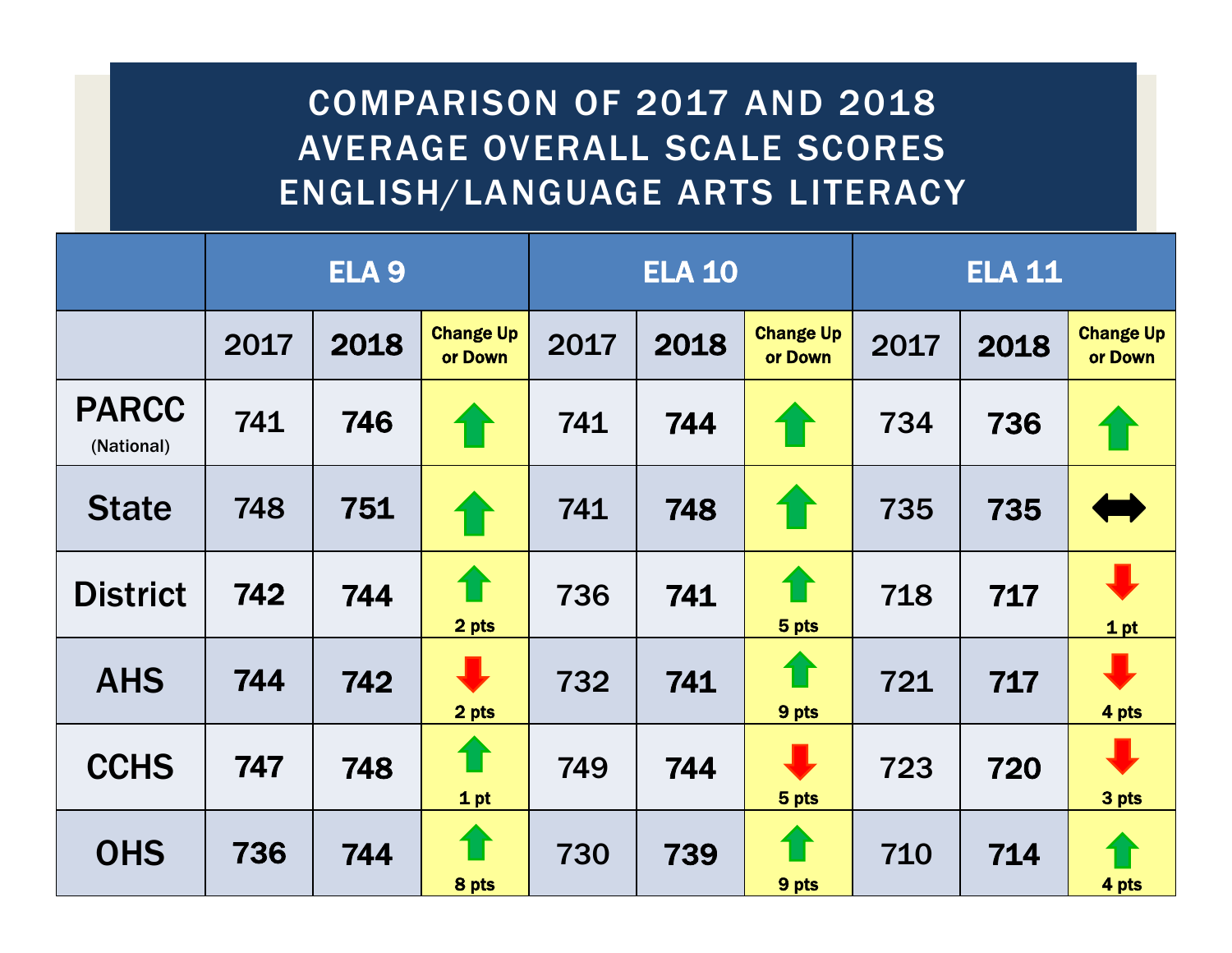#### COMPARISON OF 2017 AND 2018 AVERAGE OVERALL SCALE SCORES **MATHEMATICS**

|                            | <b>ALGEBRA I</b> |      | <b>GEOMETRY</b>             |      |      | <b>ALGEBRA II</b>           |      |      |                             |
|----------------------------|------------------|------|-----------------------------|------|------|-----------------------------|------|------|-----------------------------|
|                            | 2017             | 2018 | <b>Change Up</b><br>or Down | 2017 | 2018 | <b>Change Up</b><br>or Down | 2017 | 2018 | <b>Change Up</b><br>or Down |
| <b>PARCC</b><br>(National) | 738              | 741  |                             | 735  | 734  |                             | 723  | 724  |                             |
| <b>State</b>               | 743              | 746  |                             | 734  | 734  |                             | 723  | 725  |                             |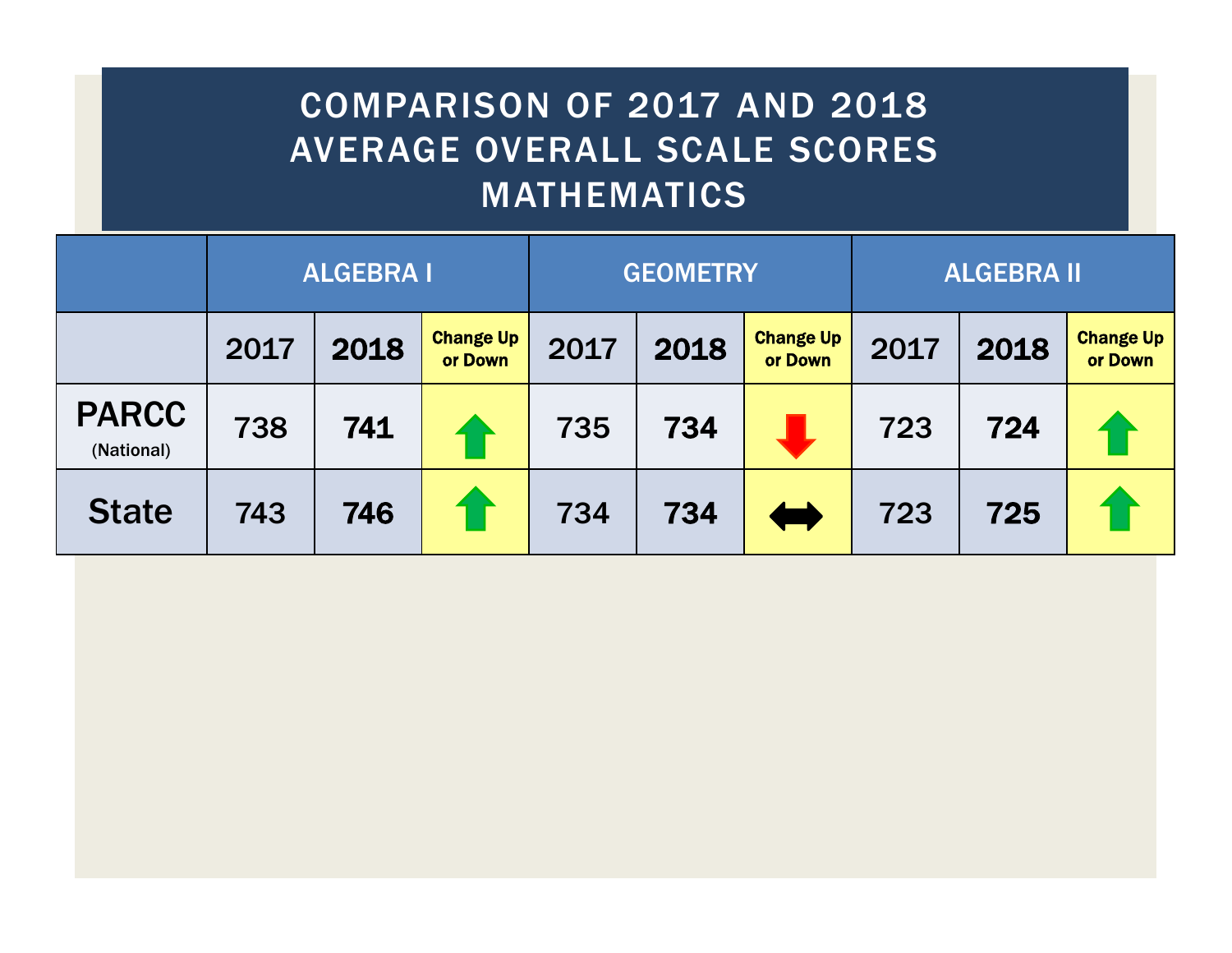#### COMPARISON OF 2017 AND 2018 AVERAGE OVERALL SCALE SCORES **MATHEMATICS**

|                            | <b>ALGEBRA I</b> |      | <b>GEOMETRY</b>             |      |      | <b>ALGEBRA II</b>                         |      |      |                             |
|----------------------------|------------------|------|-----------------------------|------|------|-------------------------------------------|------|------|-----------------------------|
|                            | 2017             | 2018 | <b>Change Up</b><br>or Down | 2017 | 2018 | <b>Change Up</b><br>or Down               | 2017 | 2018 | <b>Change Up</b><br>or Down |
| <b>PARCC</b><br>(National) | 738              | 741  | 介                           | 735  | 734  |                                           | 723  | 724  |                             |
| <b>State</b>               | 743              | 746  |                             | 734  | 734  | $\blacklozenge$                           | 723  | 725  |                             |
| <b>District</b>            | 728              | 731  | ⇑<br>2 pts                  | 727  | 728  | €<br>1 pt                                 | 713  | 710  | 3 pts                       |
| <b>AHS</b>                 | 737              | 738  | 10<br>1 pt                  | 732  | 732  | $\blacktriangleright$<br><b>No change</b> | 726  | 719  | 7 pts                       |
| <b>CCHS</b>                | 725              | 734  | 1<br>9 pts                  | 732  | 726  | $\ddot{\phantom{0}}$<br>6 pts             | 716  | 711  | 5 pts                       |
| <b>OHS</b>                 | 720              | 719  | $\bullet$<br>1 pt           | 719  | 724  | 5 pts                                     | 697  | 700  | 3 pts                       |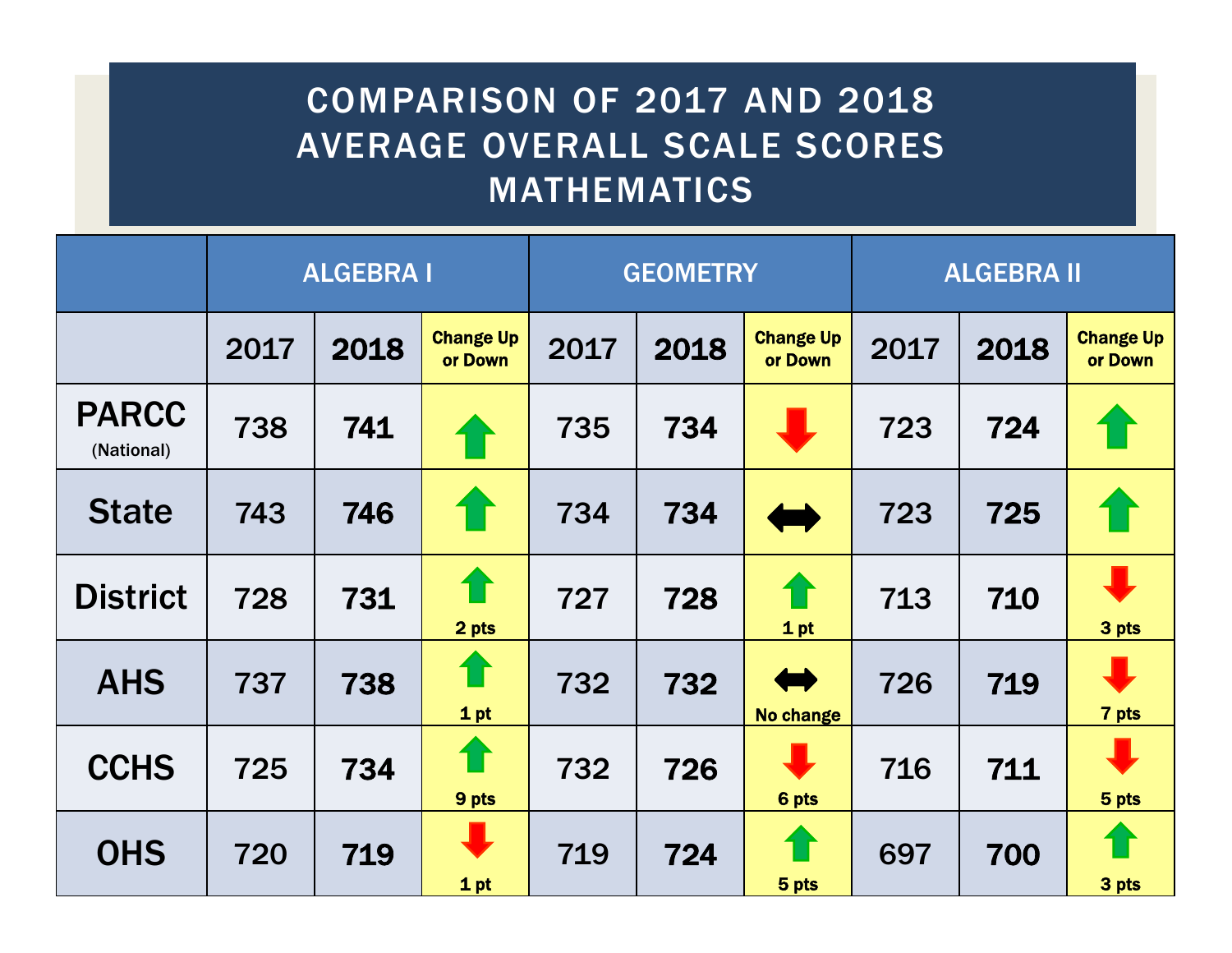### 2018 SCALE SCORES AND PERFORMANCE LEVEL DISTRICT SUBGROUP RESULTS

#### ELA9

|                                       | <b>Count of</b><br><b>Valid Test Scores</b> | <b>Average</b><br><b>Scale Score</b> | <b>District %</b><br><b>Level 4 &amp; 5</b> |
|---------------------------------------|---------------------------------------------|--------------------------------------|---------------------------------------------|
| <b>Hispanic</b>                       | 132                                         | 732                                  | 34.8%                                       |
| Asian                                 | 68                                          | 757                                  | 61.8%                                       |
| <b>African American</b>               | 140                                         | 730                                  | 30.0%                                       |
| White                                 | 330                                         | 752                                  | 57.0%                                       |
| <b>Non-Economically Disadvantaged</b> | 379                                         | 754                                  | 58.6%                                       |
| <b>Economically Disadvantaged</b>     | 349                                         | 734                                  | 35.5%                                       |
| <b>Special Education</b>              | 126                                         | 713                                  | 7.9%                                        |
| <b>Regular Education</b>              | 602                                         | 751                                  | 55.8%                                       |
| Female                                | 341                                         | 754                                  | 60.4%                                       |
| <b>Male</b>                           | 387                                         | 736                                  | 36.2%                                       |
| <b>District</b>                       | 728                                         | 744                                  | 47.5%                                       |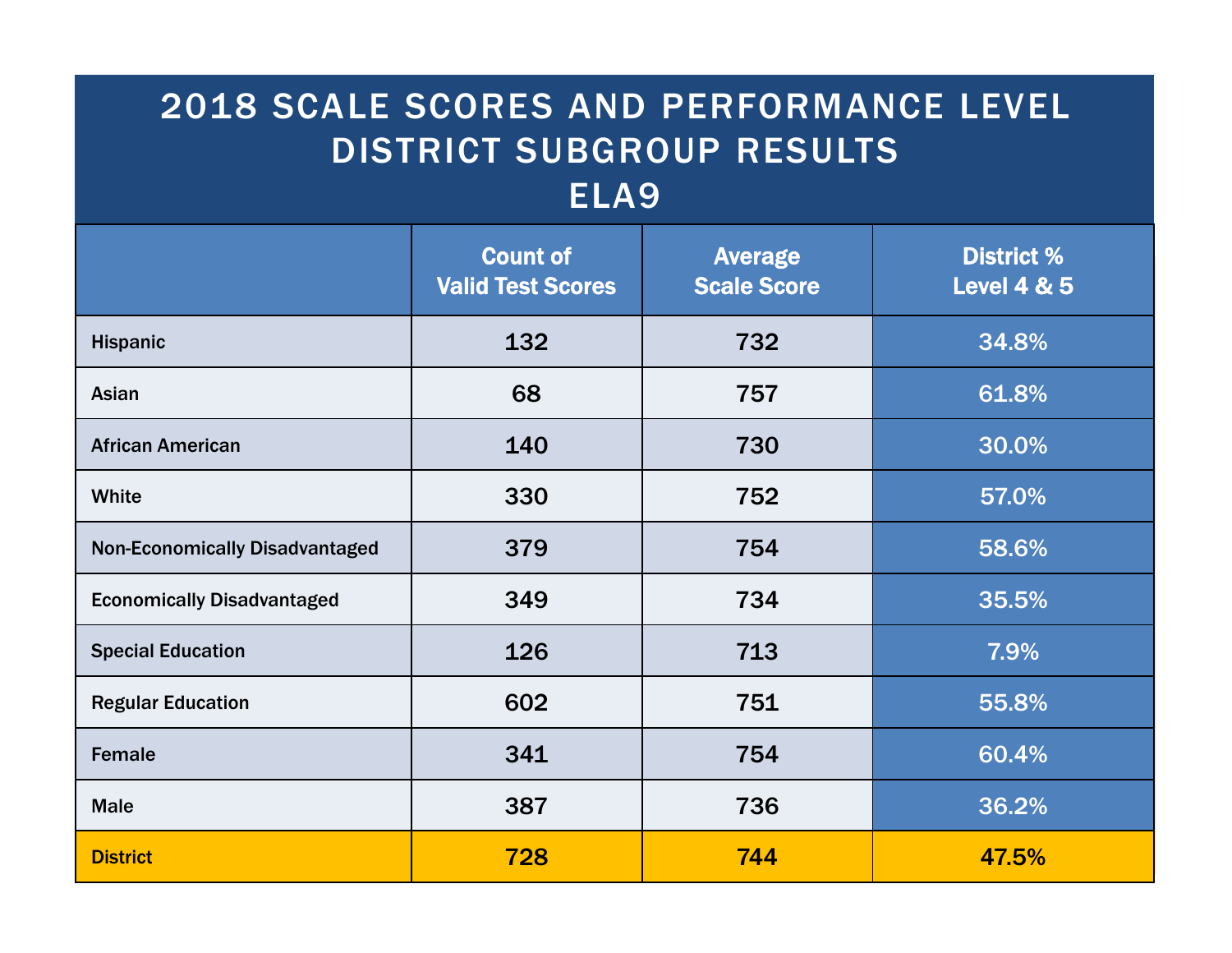#### 2018 SCALE SCORES AND PERFORMANCE LEVEL DISTRICT SUBGROUP RESULTS ELA10 – GRADUATION REQUIREMENT

|                                                 | <b>Count of</b><br><b>Valid Test</b><br><b>Scores</b> | <b>Average</b><br><b>Scale</b><br><b>Score</b> | <b>Spring 2018</b><br><b>District %</b><br><b>Level 4 &amp; 5</b> | Spring 2017<br><b>District %</b><br><b>Level 4 &amp; 5</b> | <b>Comparison</b><br>2017 to 2018<br>% Level 4 & 5 |
|-------------------------------------------------|-------------------------------------------------------|------------------------------------------------|-------------------------------------------------------------------|------------------------------------------------------------|----------------------------------------------------|
| <b>Hispanic</b>                                 | 122                                                   | 722                                            | 25.4%                                                             | 32.0%                                                      |                                                    |
| Asian                                           | 60                                                    | 770                                            | 73.3%                                                             | 58.7%                                                      |                                                    |
| <b>African American</b>                         | 156                                                   | 725                                            | 25.0%                                                             | 23.9%                                                      |                                                    |
| White                                           | 356                                                   | 752                                            | 54.8%                                                             | 47.6%                                                      |                                                    |
| <b>Non-Economically</b><br><b>Disadvantaged</b> | 419                                                   | 751                                            | 52.0%                                                             | 48.8%                                                      |                                                    |
| <b>Economically</b><br><b>Disadvantaged</b>     | 318                                                   | 729                                            | 32.4%                                                             | 31.0%                                                      |                                                    |
| <b>Special Education</b>                        | 111                                                   | 705                                            | 12.6%                                                             | 8.2%                                                       |                                                    |
| <b>Regular Education</b>                        | 626                                                   | 747                                            | 49.0%                                                             | 47.1%                                                      |                                                    |
| <b>Female</b>                                   | 340                                                   | 750                                            | 52.4%                                                             | 47.8%                                                      |                                                    |
| <b>Male</b>                                     | 397                                                   | 733                                            | 36.0%                                                             | 34.7%                                                      |                                                    |
| <b>District</b>                                 | 737                                                   | 741                                            | 43.6%                                                             | 40.7%                                                      |                                                    |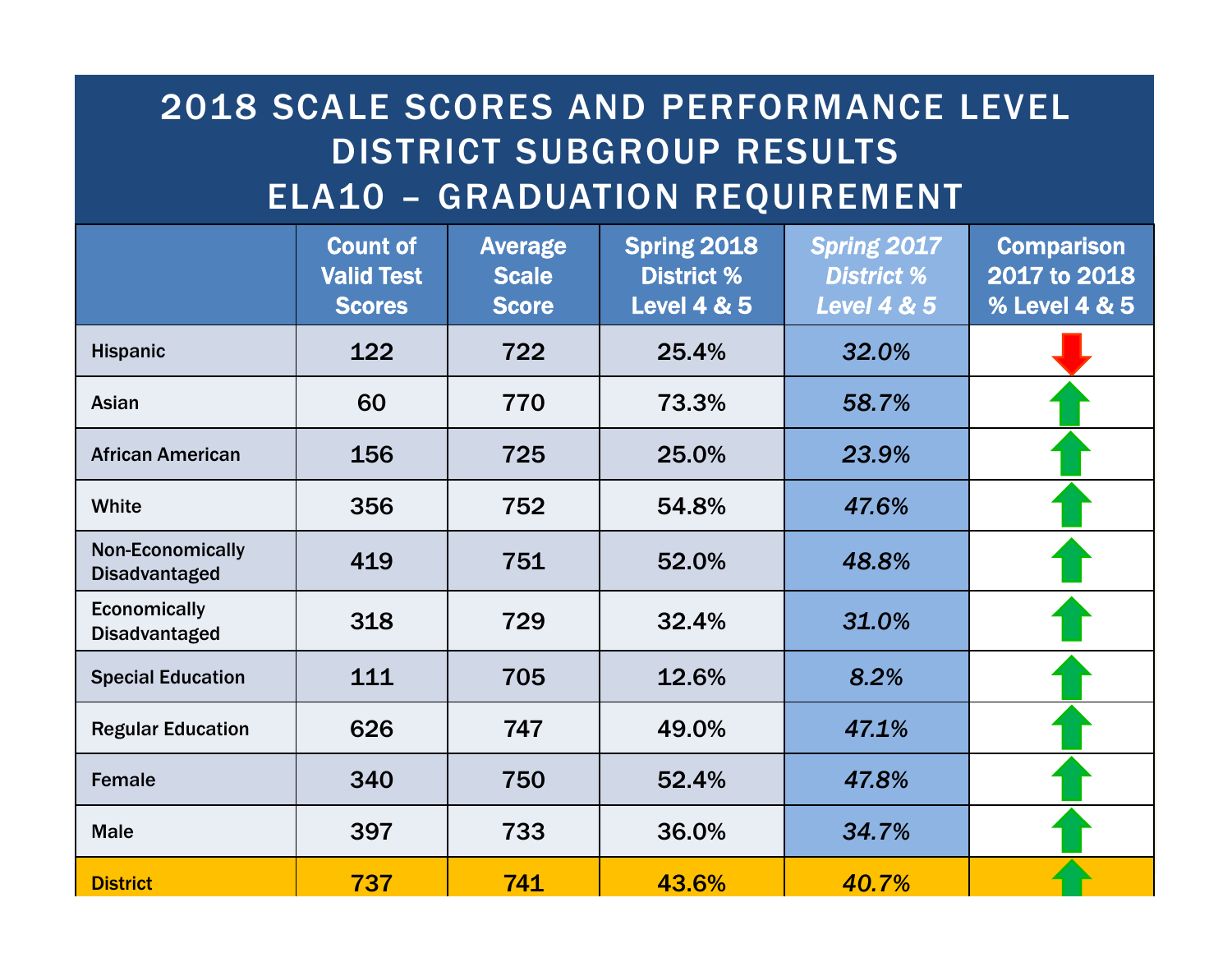#### 2018 SCALE SCORES AND PERFORMANCE LEVEL DISTRICT SUBGROUP RESULTS

#### ELA11

|                                       | <b>Count of</b><br><b>Valid Test Scores</b> | <b>Average</b><br><b>Scale Score</b> | <b>District %</b><br>Level 3,4 & 5<br><b>NJ Proficiency</b> |
|---------------------------------------|---------------------------------------------|--------------------------------------|-------------------------------------------------------------|
| <b>Hispanic</b>                       | 107                                         | 717                                  | 44.0%                                                       |
| Asian                                 | 38                                          | 733                                  | 71.1%                                                       |
| <b>African American</b>               | 141                                         | 709                                  | 34.7%                                                       |
| White                                 | 270                                         | 717                                  | 44.1%                                                       |
| <b>Non-Economically Disadvantaged</b> | 298                                         | 720                                  | 47.0%                                                       |
| <b>Economically Disadvantaged</b>     | 283                                         | 713                                  | 41.7%                                                       |
| <b>Special Education</b>              | 128                                         | 706                                  | 32.8%                                                       |
| <b>Regular Education</b>              | 453                                         | 720                                  | 47.6%                                                       |
| Female                                | 236                                         | 725                                  | 55.1%                                                       |
| <b>Male</b>                           | 345                                         | 711                                  | 37.1%                                                       |
| <b>District</b>                       | 581                                         | 717                                  | 44.4%                                                       |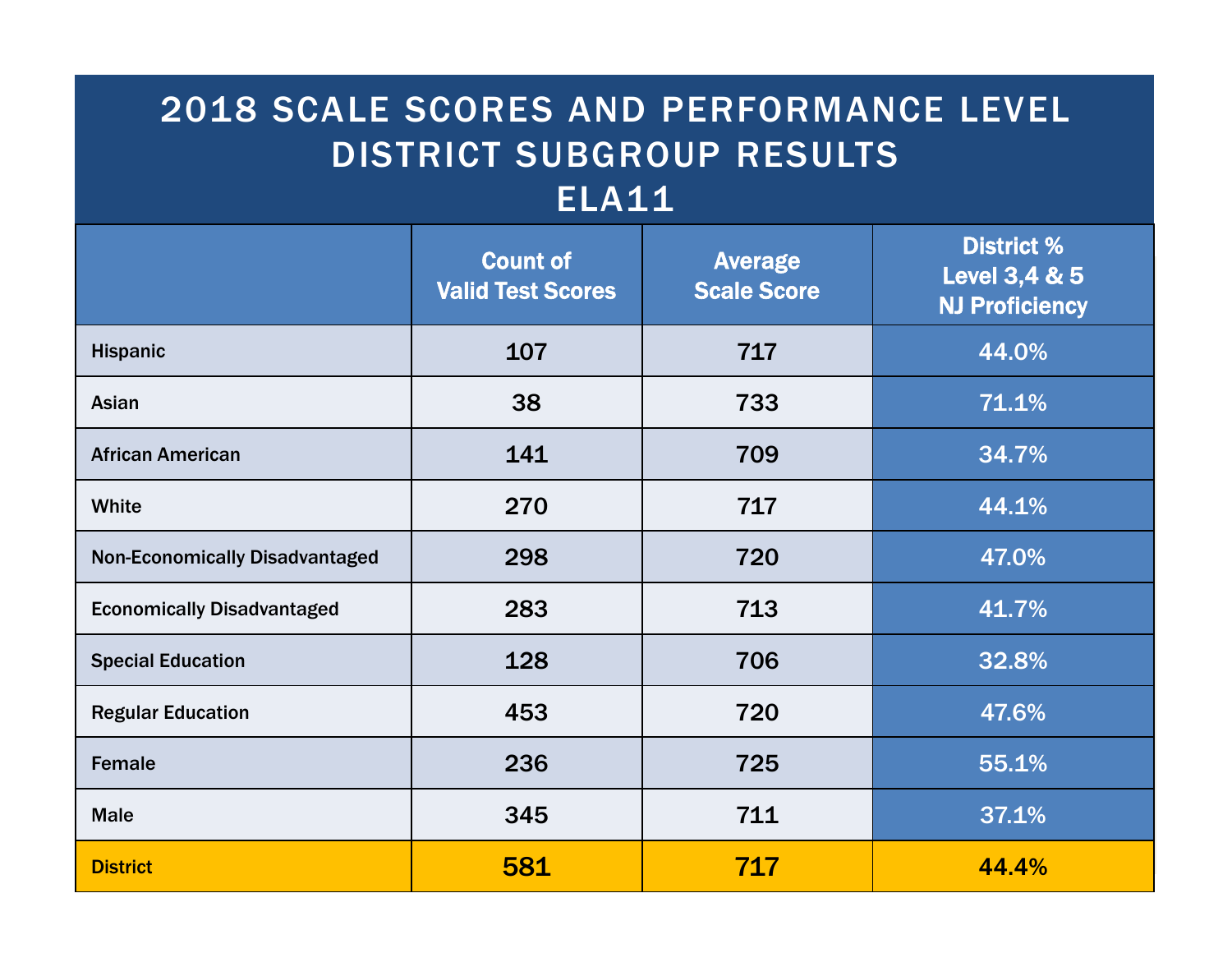#### 2018 SCALE SCORES AND PERFORMANCE LEVEL DISTRICT SUBGROUP RESULTS ALGEBRA I – GRADUATION REQUIREMENT

|                                                 | <b>Count of</b><br><b>Valid Test</b><br><b>Scores</b> | <b>Average</b><br><b>Scale</b><br><b>Score</b> | <b>Spring 2018</b><br><b>District %</b><br><b>Level 4 &amp; 5</b> | Spring 2017<br><b>District %</b><br><b>Level 4 &amp; 5</b> | <b>Comparison</b><br>2017 to 2018<br>% Level 4 & 5 |
|-------------------------------------------------|-------------------------------------------------------|------------------------------------------------|-------------------------------------------------------------------|------------------------------------------------------------|----------------------------------------------------|
| <b>Hispanic</b>                                 | 122                                                   | 726                                            | 18.9%                                                             | 15.6%                                                      |                                                    |
| Asian                                           | 45                                                    | 744                                            | 46.7%                                                             | 73.9%                                                      |                                                    |
| <b>African American</b>                         | 142                                                   | 718                                            | 12.7%                                                             | 7.8%                                                       |                                                    |
| White                                           | 231                                                   | 738                                            | 32.0%                                                             | 26.8%                                                      |                                                    |
| <b>Non-Economically</b><br><b>Disadvantaged</b> | 263                                                   | 738                                            | 35.0%                                                             | 26.3%                                                      |                                                    |
| <b>Economically</b><br><b>Disadvantaged</b>     | 321                                                   | 725                                            | 17.8%                                                             | 16.4%                                                      |                                                    |
| <b>Special Education</b>                        | 137                                                   | 712                                            | 5.1%                                                              | 5.5%                                                       |                                                    |
| <b>Regular Education</b>                        | 447                                                   | 736                                            | 31.8%                                                             | 25.0%                                                      |                                                    |
| <b>Female</b>                                   | 255                                                   | 733                                            | 28.2%                                                             | 23.3%                                                      |                                                    |
| <b>Male</b>                                     | 329                                                   | 729                                            | 23.4%                                                             | 19.1%                                                      |                                                    |
| <b>District</b>                                 | 584                                                   | 731                                            | 25.5%                                                             | 21.0%                                                      |                                                    |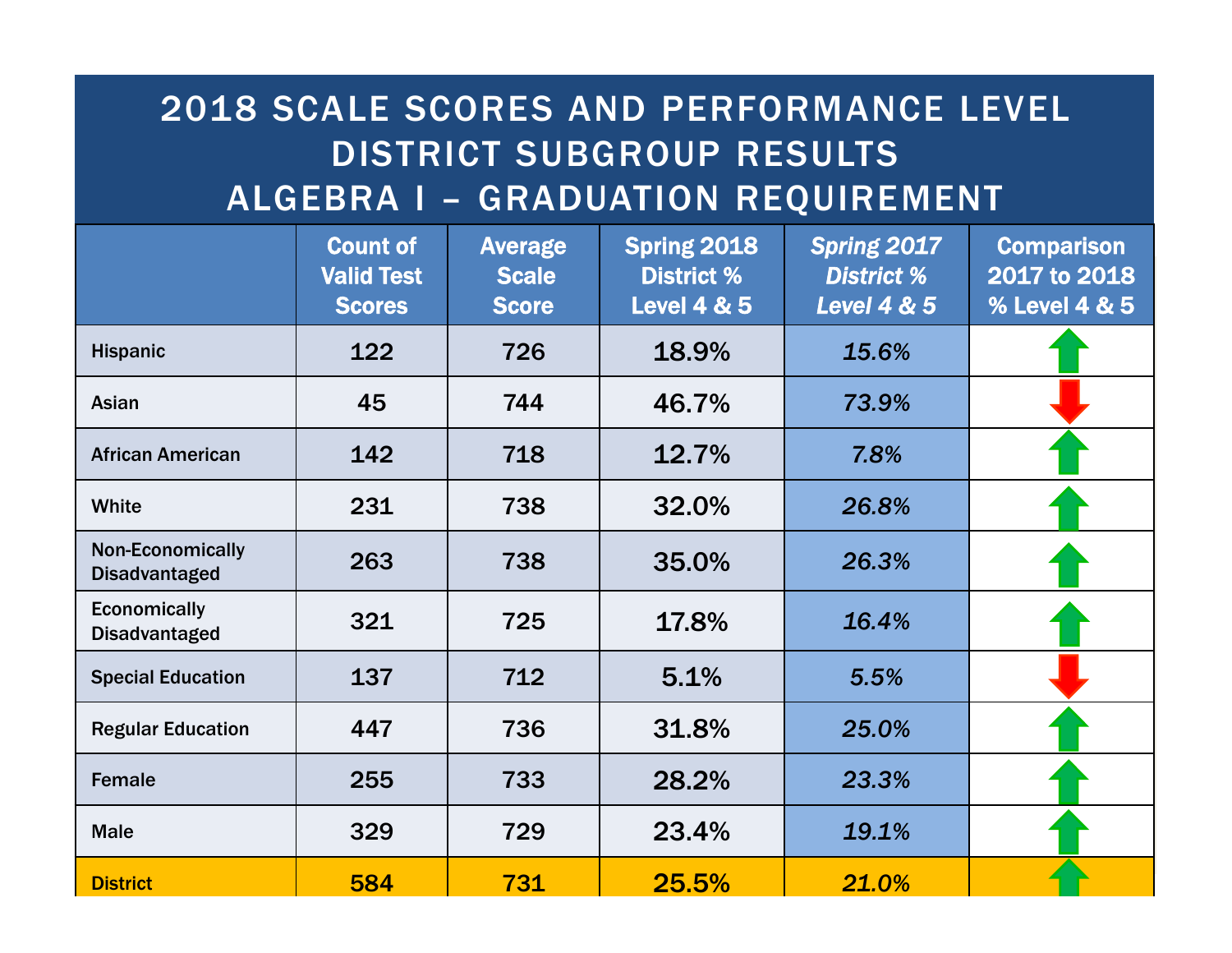#### 2018 SCALE SCORES AND PERFORMANCE LEVEL DISTRICT SUBGROUP RESULTS GEOMETRY

|                                       | <b>Count of</b><br><b>Valid Test Scores</b> | <b>Average</b><br><b>Scale Score</b> | <b>District %</b><br>Level 3,4 & 5<br><b>NJ Proficiency</b> |
|---------------------------------------|---------------------------------------------|--------------------------------------|-------------------------------------------------------------|
| <b>Hispanic</b>                       | 109                                         | 720                                  | 40.4%                                                       |
| Asian                                 | 39                                          | 746                                  | 79.5%                                                       |
| <b>African American</b>               | 139                                         | 719                                  | 33.8%                                                       |
| White                                 | 321                                         | 732                                  | 61.4%                                                       |
| <b>Non-Economically Disadvantaged</b> | 362                                         | 732                                  | 59.9%                                                       |
| <b>Economically Disadvantaged</b>     | 292                                         | 723                                  | 42.8%                                                       |
| <b>Special Education</b>              | 111                                         | 711                                  | 16.2%                                                       |
| <b>Regular Education</b>              | 543<br>731                                  |                                      | 59.7%                                                       |
| <b>Female</b>                         | 303                                         | 730                                  | 56.4%                                                       |
| <b>Male</b>                           | 351                                         | 726                                  | 48.7%                                                       |
| <b>District</b>                       | 654                                         | 728                                  | 52.3%                                                       |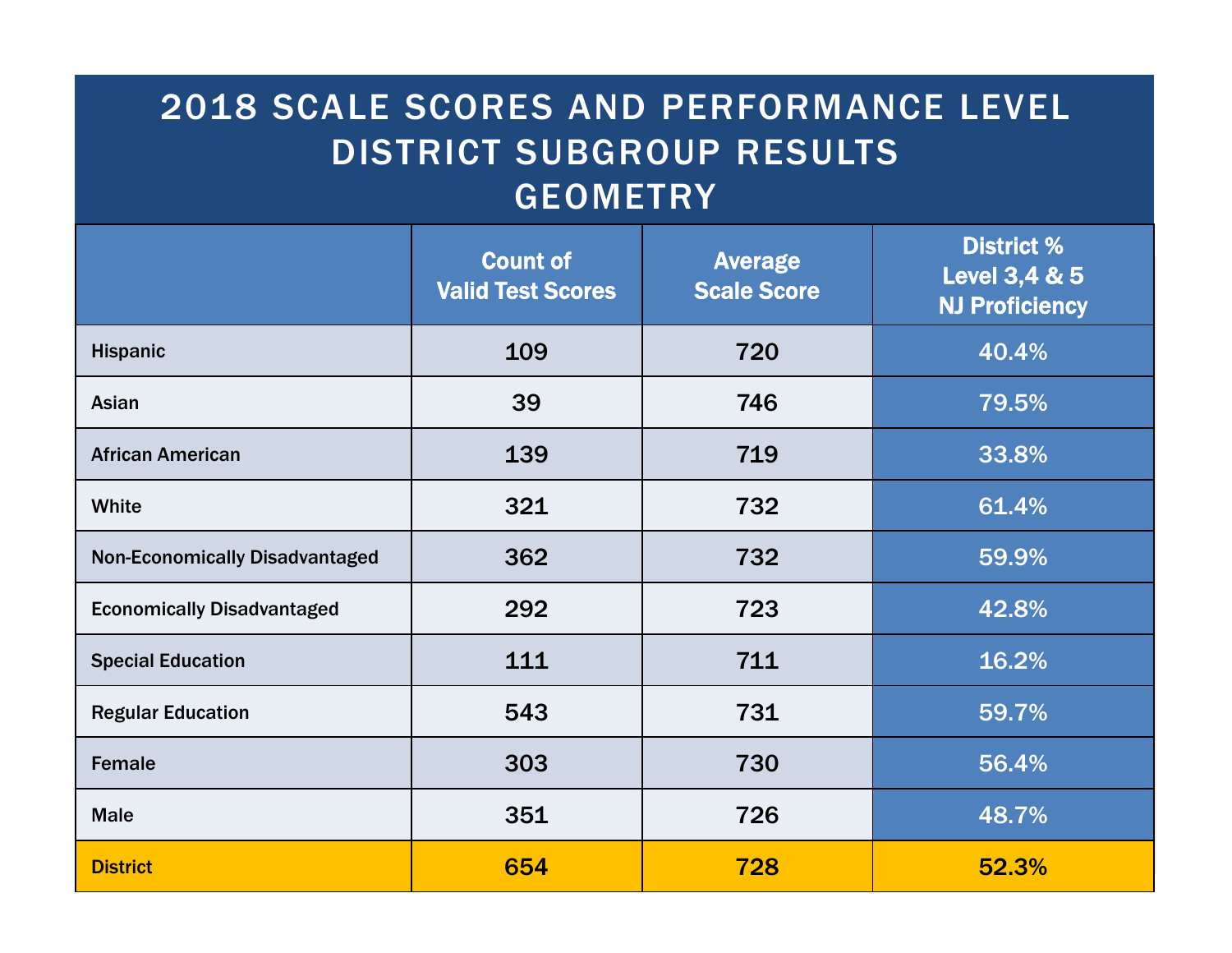#### 2018 SCALE SCORES AND PERFORMANCE LEVEL DISTRICT SUBGROUP RESULTS ALGEBRA II

|                                       | <b>Count of</b><br><b>Average</b><br><b>Valid Test Scores</b><br><b>Scale Score</b> |     | <b>District %</b><br>Level 3,4 & 5<br><b>NJ Proficiency</b> |
|---------------------------------------|-------------------------------------------------------------------------------------|-----|-------------------------------------------------------------|
| <b>Hispanic</b>                       | 142<br>705                                                                          |     | 24.7%                                                       |
| Asian                                 | 67<br>745                                                                           |     | 71.6%                                                       |
| <b>African American</b>               | 694<br>158                                                                          |     | 12.7%                                                       |
| White                                 | 366                                                                                 | 713 | 36.1%                                                       |
| <b>Non-Economically Disadvantaged</b> | 421                                                                                 | 718 | 39.9%                                                       |
| <b>Economically Disadvantaged</b>     | 347                                                                                 | 701 | 23.0%                                                       |
| <b>Special Education</b>              | 127<br>686                                                                          |     | 4.7%                                                        |
| <b>Regular Education</b>              | 641<br>715                                                                          |     | 37.7%                                                       |
| <b>Female</b>                         | 364                                                                                 | 712 | 33.2%                                                       |
| <b>Male</b>                           | 404                                                                                 | 708 | 31.4%                                                       |
| <b>District</b>                       | 768                                                                                 | 710 | <b>32.3%</b>                                                |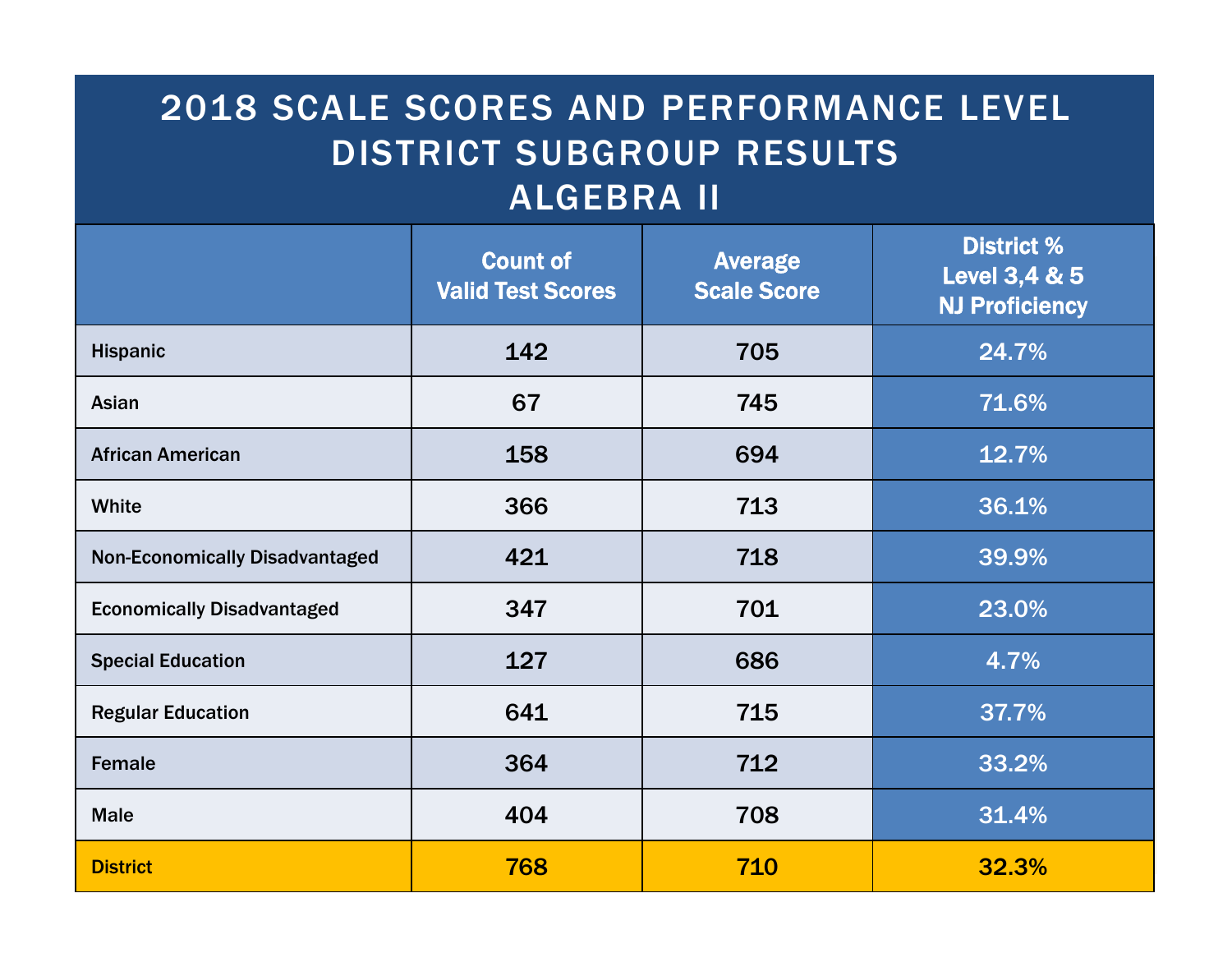## REMEDIATION AND INTERVENTION **STRATEGIES**

#### English Language Arts

- 9<sup>th</sup> Grade Rhetoric Course
- College & Career Readiness (CCR)
	- Grades 10,11 and 12
- Academic Foundations for Special Education students
- **APEX Learning Tutorials**
- **ELL Lab for English** Language Learners

#### Mathematics

- 9<sup>th</sup> Grade Math Lab course to support Algebra 1
- College & Career Readiness (CCR)
	- Grades 10,11 and 12
- Academic Foundations for Special Education students
- **APEX Learning Tutorials**
- Math Consultant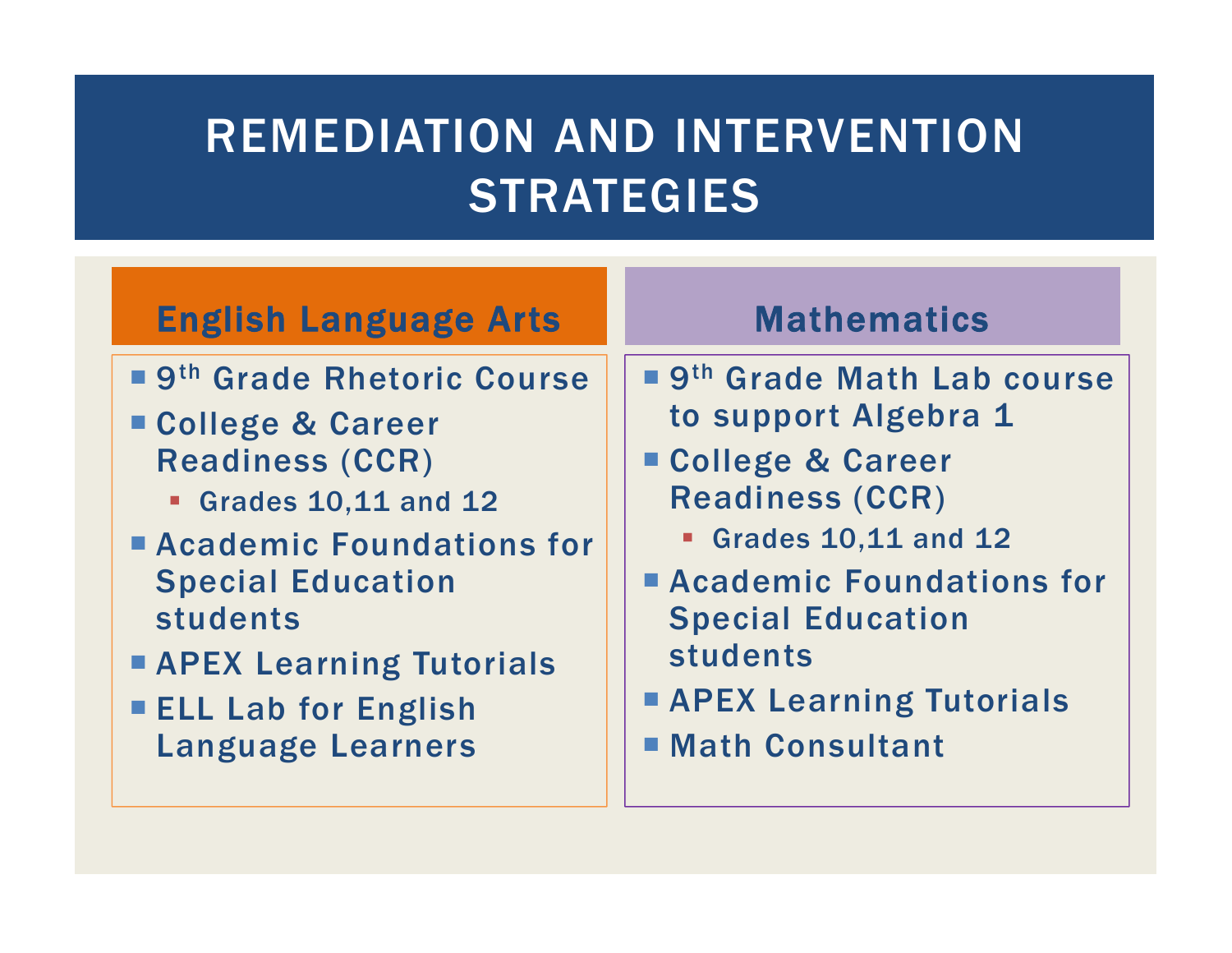### PARCC TESTING – SPECIAL PREP

#### SUMMER 2018

Algebra 1 students Participated in a 2-week Prep program then provided RE-TEST opportunity (Grade 9 and 10)

#### FALL 2018

Class of 2020, 2021 and 2022 ALGEBRA 1, ELA 10 Not Proficient / Not Tested November 28 - 30th, 2018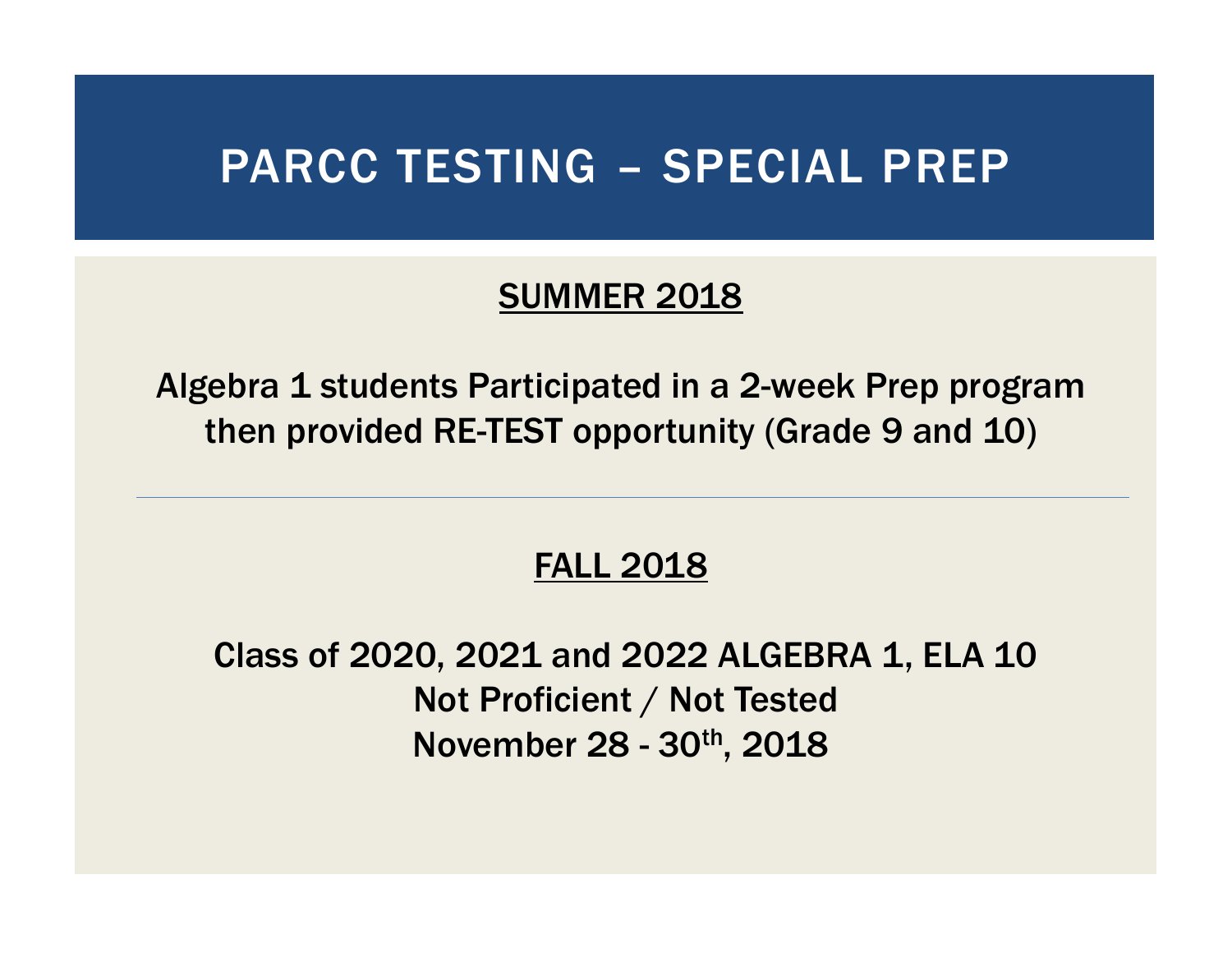### PARCC SPRING 2019 ADMINISTRATION

One Test Window April 8 – May 28, 2019

#### 3 ELA Units & 3 Math Units

*We are planning for assessments under the current NJDOE graduation and testing requirements. These requirements are currently under review by State Board of Education.*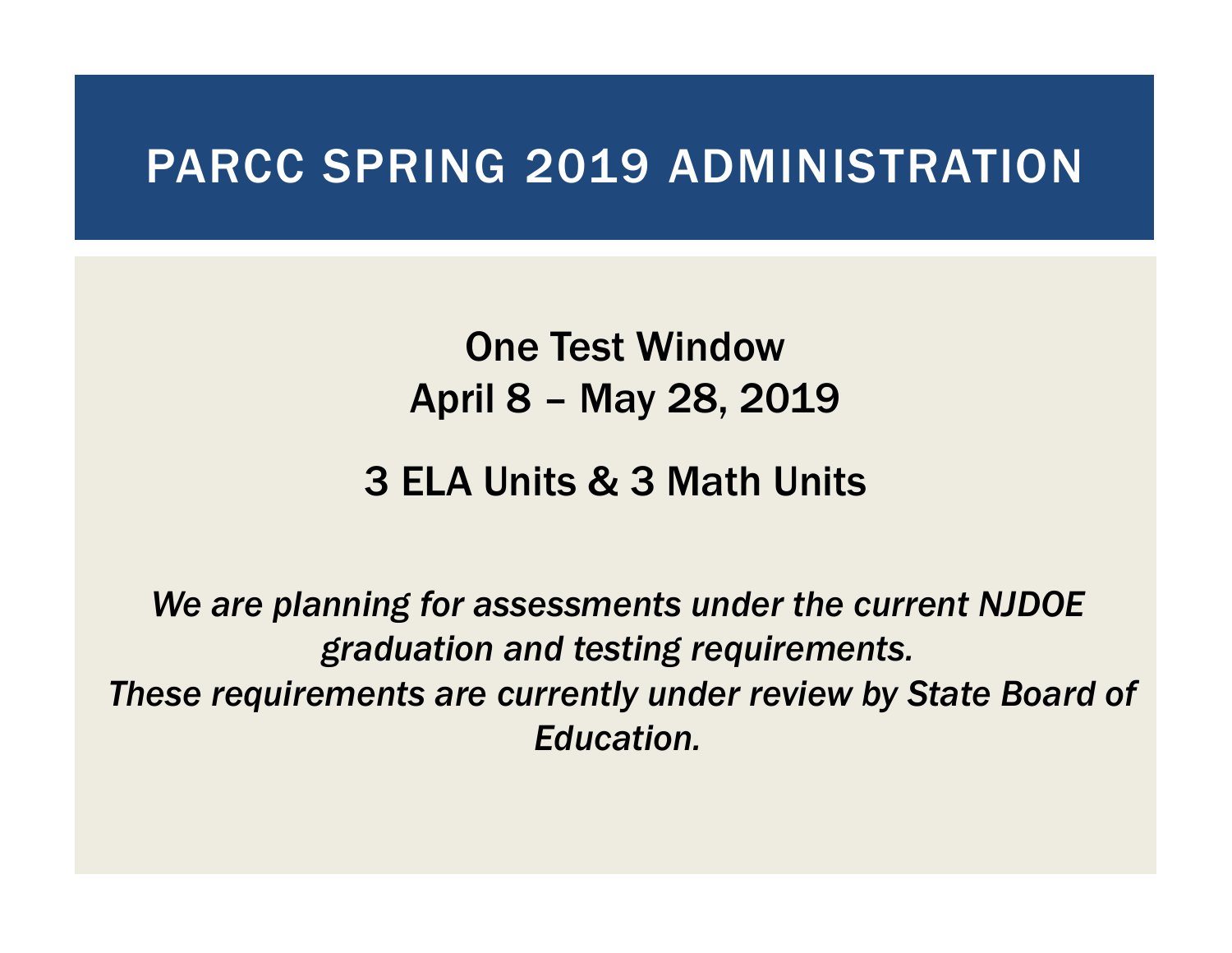## STATE ASSESSMENT FOR SPECIAL POPULATIONS

English Language Learners

- ACCESS 2.0 (Spring)
	- All grade levels
	- **E** Is given annually to monitor students' progress in learning academic English
	- Reading, Writing, Speaking
	- Focus on GROWTH and utilizing results and CAN DO statements for instruction in Core Content courses.

#### **Students with Significant** Cognitive Disabilities

- Dynamic Learning Maps (Spring):
	- Math, ELA and Science
	- Grade 11
	- Adaptive short testlets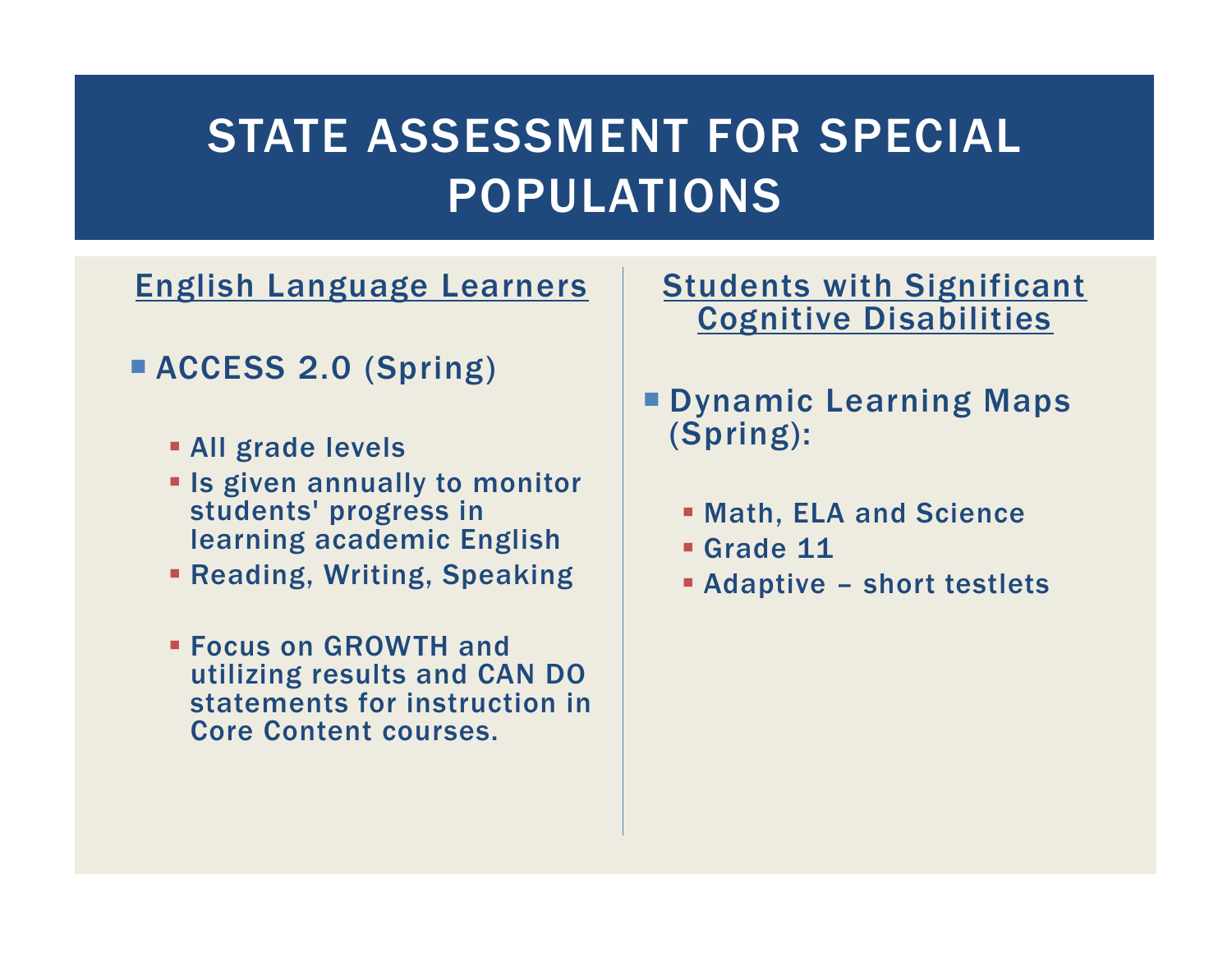## NEW JERSEY STUDENT LEARNING ASSESSMENT – SCIENCE (NJSLA-S)

- $\bullet$  Measures student proficiency with the New Jersey Student Learning Standards for Science.
- $\bullet$  The science standards require assessment tasks that examine students' performance of scientific and engineering practices in the context of crosscutting concepts and disciplinary core ideas.
- $\bullet$ Uses the PEARSON ACCESS NEXT Platform – same as PARCC

| <b>NJSLA-S</b>                                                                                                                           | <b>Assessment Test Units</b> | Time per unit | <b>Total Testing Time</b> |  |  |  |
|------------------------------------------------------------------------------------------------------------------------------------------|------------------------------|---------------|---------------------------|--|--|--|
| Grade 11                                                                                                                                 | 4                            | 60 minutes    | 4 hours                   |  |  |  |
| The spring 2018 administration of both the NJSLA and the DLM was a field test.<br>The spring 2019 administration will be a baseline year |                              |               |                           |  |  |  |